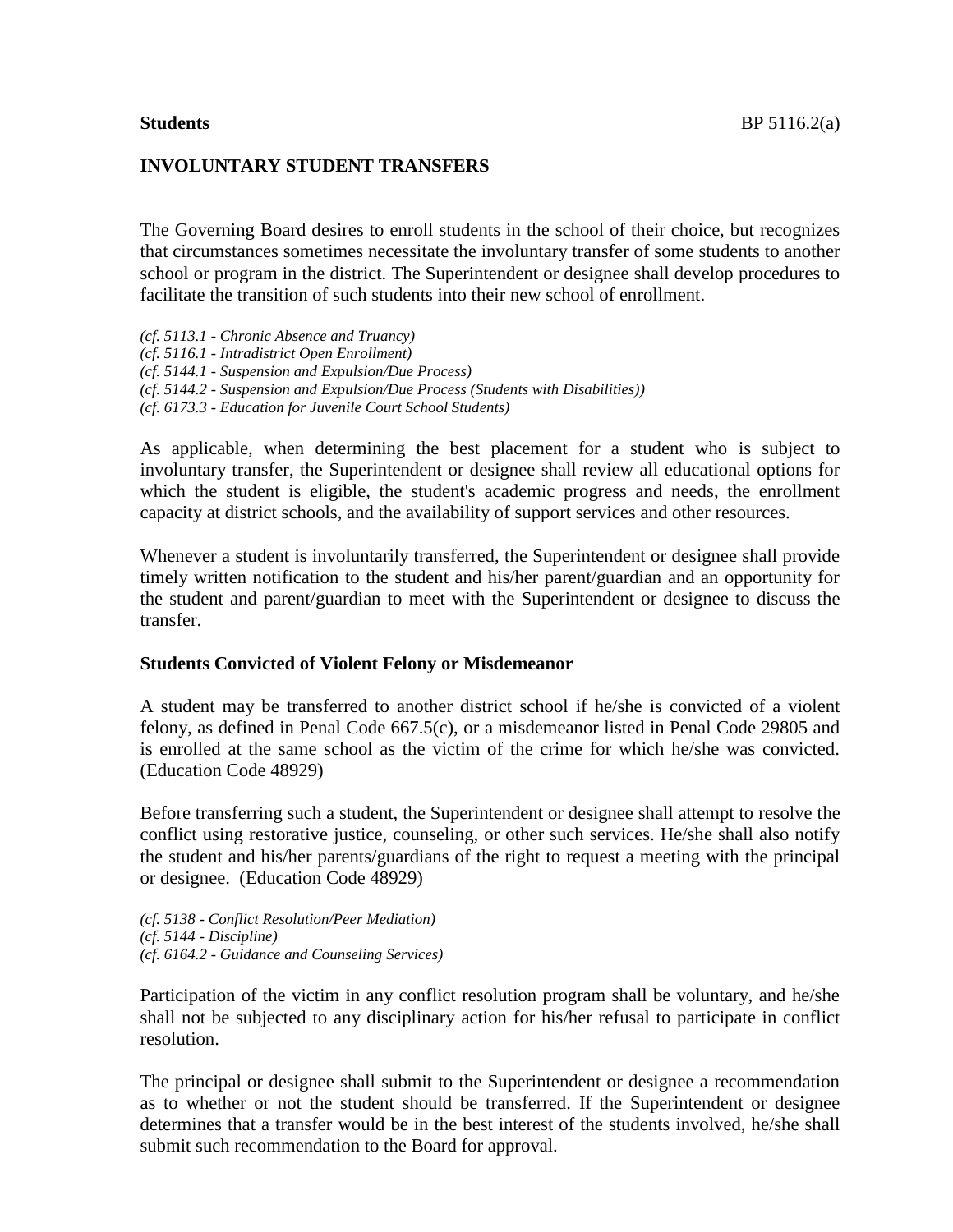# **INVOLUNTARY STUDENT TRANSFERS** (continued)

The Board shall deliberate in closed session to maintain the confidentiality of student information, unless the parent/guardian or adult student submits a written request that the matter be addressed in open session and doing so would not violate the privacy rights of any other student. The Board's decision shall be final.

#### *(cf. 9321 - Closed Session Purposes and Agendas)*

The decision to transfer a student shall be subject to periodic review by the Superintendent or designee.

The Superintendent or designee shall annually notify parents/guardians of the district's policy authorizing the transfer of a student pursuant to Education Code 48929. (Education Code 48980)

*(cf. 5145.6 - Parental Notifications)*

## **Other Involuntary Transfers**

Students may be involuntarily transferred under either of the following circumstances:

- 1. If a high school student commits an act enumerated in Education Code 48900 or is habitually truant or irregular in school attendance, he/she may be transferred to a continuation school. (Education Code 48432.5)
- *(cf. 6184 - Continuation Education)*
- 2. If a student is expelled from school for any reason, is probation-referred pursuant to Welfare and Institutions Code 300 or 602, or is referred by a school attendance review board or another formal district process, he/she may be transferred to a community day school. (Education Code 48662)

*(cf. 6173 - Education for Homeless Children) (cf. 6173.1 - Education for Foster Youth) (cf. 6185 - Community Day School)*

*Legal Reference: (see next page)*